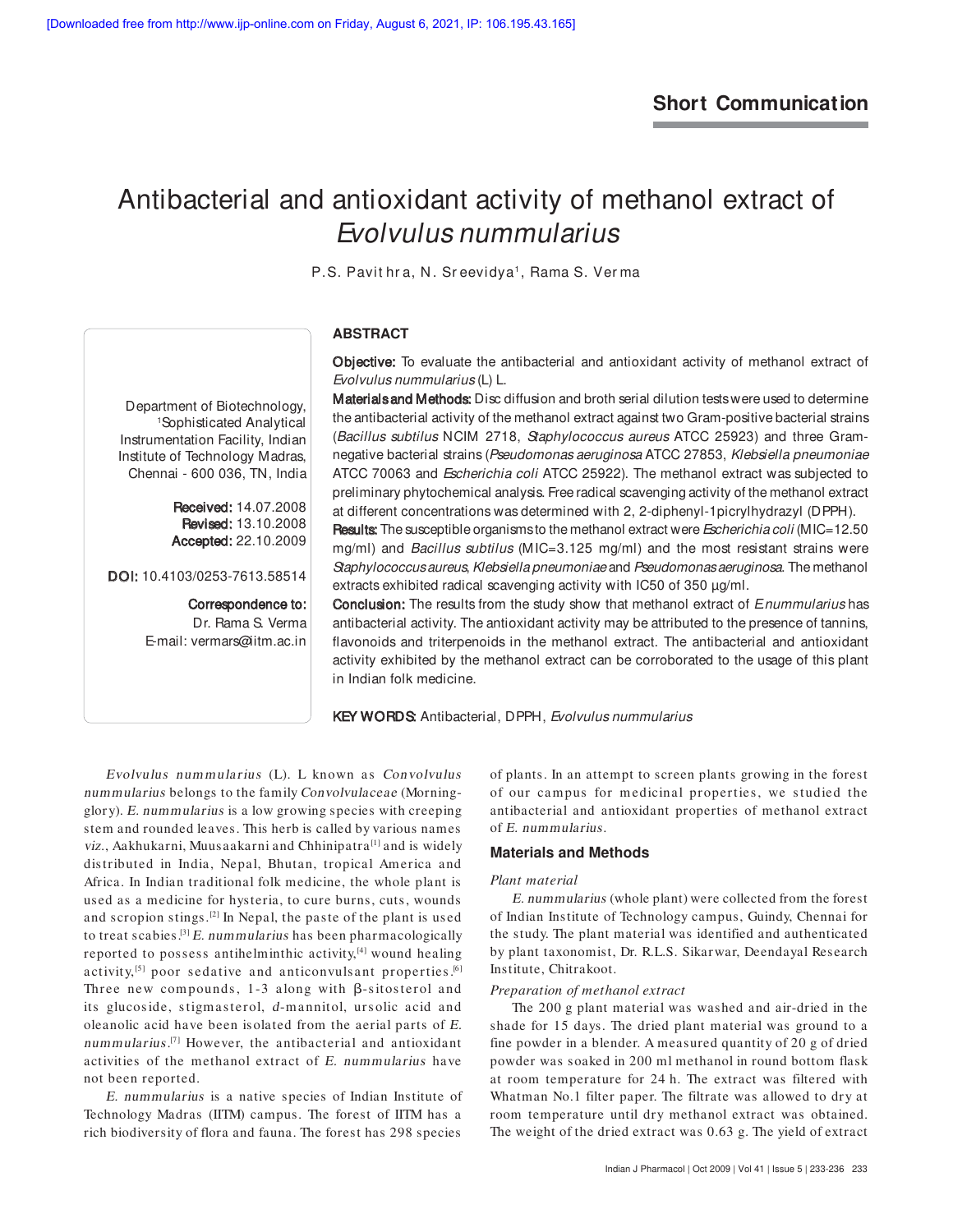#### **Pavithra, et al.: Antibacterial and antioxidant activity of Evolvulus nummularius**

obtained was  $3.15\%$  (w/w). The extracts were stored in airtight containers at 4°C for further testing.

# *Microorganisms*

The antibacterial activity of methanol extract was determined by individually testing on Gram-positive and Gram-negative bacterial strains. The strains were obtained from NCIM (National Collection of Industrial Microorganisms, National Chemical Laboratory), Pune. The Gram-positive strains used were Bacillus subtilus (NCIM 2718) and Staphylococcus aureus (ATCC 25923). Gram-negative strains used were Pseudomonas aeruginosa (ATCC 27853), Klebsiella pneumoniae (ATCC 70063) and Escherichia coli (ATCC 25922). All the strains were maintained on nutrient agar at  $4^{\circ}$ C and were subcultured every month.

#### *Preliminary phytochemical tests*

To detect the presence of possible phytochemicals in the methanol extract, preliminary phytochemical tests<sup>[8]</sup> were performed. (1) Test for alkaloids (1 ml extract  $+1\%$ hydrochloric acid on steam bath, 1 ml filtrate  $+6$  drops of Mayer's reagent, appearance of cream white precipitate indicated the presence of alkaloids. (2) Test for tannins (1 ml extract  $+$  few drops of 10% lead acetate), appearance of precipitate indicated the presence of tannins. (3) Test for saponins (1 ml of extract  $+$  9 ml distilled water, shaken vigorously), appearance of stable froth indicated the presence of saponins. (4) Test for steroids and triterpenoids (Liebermann-Burchard) (2 ml extract  $+1$  ml chloroform  $+$  few drops of acetic anhydride  $+$  conc. sulfuric acid added along the side of test tube), appearance of blue or green color indicated the presence of steroids, and appearance of red, brown color indicates the presence of triterpenoids. (5) Test for cardiac glycosides (1ml extract  $+$  few drops of acetic  $\alpha$ id + few drops of ferric chloride + 3-4 drops of conc. sulfuric acid), appearance of blue-green color indicated the presence of glycosides. Test for flavonoids  $(2 \text{ ml extract} + \text{conc.})$ hydrochloric acid  $+$  magnesium ribbon), appearance of pink-red color indicated the presence of flavonoids.

# *Antibacterial activity assay*

The antibacterial activity of methanol extract was determined by disc diffusion and broth dilution method.<sup>[9]</sup> Nutrient Agar (NA) and Muller Hinton broth (MHB) were used for the tests. Overnight cultures were grown at  $37^{\circ}$ C in MHB. Bacterial suspensions of  $1.0 \times 10^8$  colony-forming units (CFU) per ml were obtained ( $OD<sub>600</sub> = 0.08$  nm). Petri plates containing 20 ml of NA were used for the disc diffusion assay. A total of 200  $\mu$ l of the bacterial culture (10<sup>8</sup> CFU) was spread over the surface of the plate and was allowed to dry for 10 min. The filter paper discs (6 mm in diameter) were loaded with methanol extract (3 mg/disc) and were allowed to dry completely. Discs with 10  $\mu$ l DMSO and gentamicin (10  $\mu$ g/ disc) were placed as controls. The plates were incubated overnight at  $37^{\circ}$ C. The antibacterial activity against each test organism was quantified by determining average diameter of the zone of inhibition around the paper discs in millimeters. The tests were performed twice and average diameters of zones were calculated.

*Determination of minimum inhibitory concentration (MIC) and minimum bactericidal concentration (MBC)*

MIC of methanol extract was determined by serial dilution

method. A total of 500 µl of MHB was added to tubes. Stock solution of 50 mg/ml of methanol extract was subjected to two fold dilutions such that concentration ranged between 50 mg/ml and  $0.0156$  mg/ml. Again,  $10 \mu$ l of  $10^6$  CFU bacterial suspensions were added to the tubes. The tubes were incubated at 37C for 24 h. MIC was taken as the highest dilution of the extract that inhibited the growth of the bacteria. Lowest concentrations of the methanol extract, which inhibited the bacterial growth after a period of 24 h of incubation at  $37^{\circ}$ C, were recorded as MIC. Minimum bactericidal concentration  $(MBC)$  was determined by sub culturing 10  $\mu$ l of the MIC tube solution (showing no visible growth) on a fresh drug free MHA plate and incubating for 24 h at  $37^{\circ}$ C. The highest dilution that yielded no bacterial growth was taken as MBC.<sup>[9]</sup>

# *Antioxidant assay*

#### 1,1 diphenyl-2-picryl hydrazy assay

The free radical scavenging activity of the methanol extract was measured with stable 1,1 diphenyl-2-picryl hydrazyl radical (DPPH) spectrophotometrically.[10] 0.004% DPPH solution was prepared in methanol. Test solutions of methanol extract were prepared in different concentrations (1 to 9 mg/ml). The absorbance was read at  $517$  nm. About  $50 \mu$ l of extracts of different concentration was added to 2.950 ml of DPPH solution taken in a cuvette. The readings were measured at 517 nm for every 5 min interval for a total duration of 30 min. The scavenging activity was observed by bleaching of DPPH solution from violet color to light yellow. Ascorbic acid was used as control and 50  $\mu$ l methanol was used as blank. The DPPH radical scavenging activity was calculated in terms of percentage inhibition using the formula, % Inhibition =  $[100(Ac As$ )] / Ac where Ac is the absorbance of the blank and As is the absorbance of the sample. The percentage of inhibition was calculated for ascorbic acid and different concentrations of methanol extract for a time interval of 30 min in step of 5 min. Each test was carried out twice. The tests for determining  $IC_{50}$ were repeated thrice, which showed a standard deviation of  $± 0.67.$ 

# **Results**

The phytochemical analysis of the methanol extracts performed in the present study showed the presence of alkaloids, triterpenoids, tannins, cardiac glycosides and flavonoids. The antibacterial activity of methanol extract of E. nummularius assayed by disc diffusion method is not comparable with the standard antibiotic gentamicin [Figure 1]. The MIC values for *E. coli* and *B. subtilus* were found to be 12.5 mg/ml and 3.125 mg/ ml, respectively. Higher concentration of methanol extracts was needed for bactericidal action: The MBC values for E. coli and B. subtilus were found to be 25 mg/ ml and 50 mg/ ml, respectively. The methanol extract of this plant exhibited scavenging activity with IC<sub>50</sub> = 350  $\mu$ g/ml. Figure 2 shows the increase in scavenging activity of the methanol extract with time at different concentrations. The scavenging activity was seen to increase gradually with increase in concentration of methanol extract. However, the scavenging activity was low in comparison with known scavenging substance, ascorbic acid.

# **Discussion**

In the present study, crude methanol extract isolated from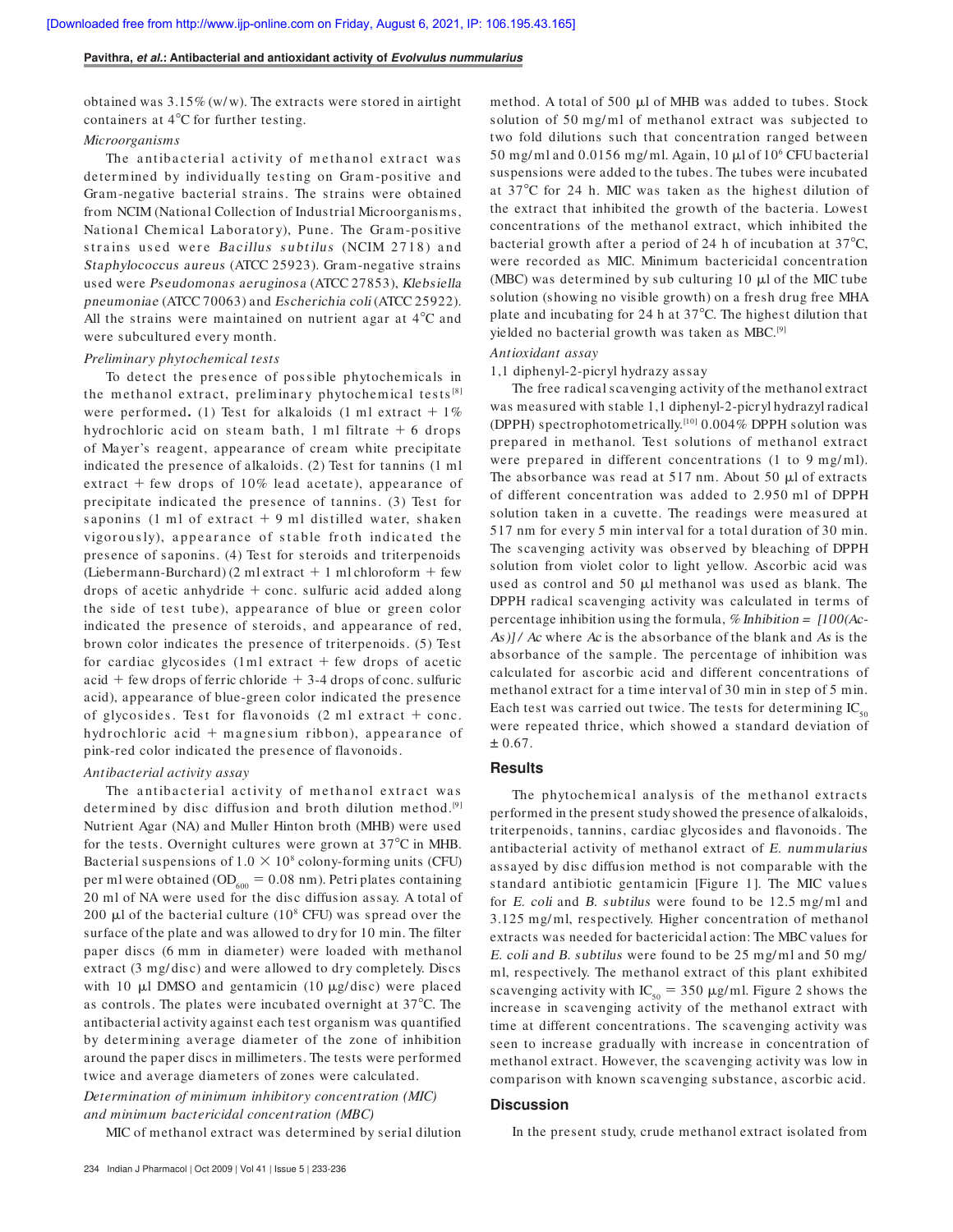**Figure 1:** Antibacterial activity of methanol extract of E. nummularius: Comparisons of antibacterial activities of methanol extract of E. nummularius were performed along with the standard antibiotic gentamicin. Zone of inhibition was measured after 24 h incubation for methanol extract, gentamicin and plotted against bacterial strains



E. nummularius exhibited both antibacterial and antioxidant activities. The study revealed that methanol extracts of E. nummularius is bactericidal against E. coli and B. subtilus. Presence of triterpenoids, polyphenols such as tannins and flavonoids in the methanol extract were detected in this study. The effect of antioxidants molecules on DPPH is due to their hydrogen donating ability.[11] The study shows that the extract has antiradical action and serves as free radical inhibitor or scavenger. Fenglina and co-workers reported that 56 plant extracts exhibited good scavenging activity out of 300 selected Chinese medicinal plants.[12] These extracts contained tannins, flavonoids and these plants have been used traditionally in the treatment of bleeding, dysentery, wounds and skin infections. Thus, the presence of above phytochemicals corroborate the reported scavenging activity exhibited by the methanol extract of E. nummularius, and supports its use in the treatment of wounds and burns as described in traditional medicine. These phytochemicals are known to have various pharmacological activities also.

Tannins are known for their as tringent property and antimicrobial activity.[13] It is explained that in the wound healing process, the tannins bind to proteins of exposed tissues, thus precipitating the proteins, and forms antiseptic protective coat enabling the regeneration of new tissues to take place.<sup>[14,15]</sup> It is well known that tannins and flavonoids are also responsible for the strong free radical scavenging activity and anti-inflammatory property.<sup>[16,17]</sup> Free radical scavengers can inhibit the process of inflammatory response.<sup>[17]</sup> In a recent review article, cellular mechanisms for anti-inflammatory activity of flavonoids have been explained.<sup>[18]</sup> Flavonoids possess antioxidative, radical scavenging activities and regulate cellular activities of the inflammationrelated cells: Mast cells, macrophages, lymphocytes, and neutrophils. For instance, some flavonoids inhibit histamine release from mast cells and others inhibit t-cell proliferation. In addition, certain flavonoids modulate metabolizing enzymes such as phospholipase A2 (PLA2), cyclooxygenase (COX), lipoxygenase (LOX) and the nitric oxide (NO) producing enzyme, nitric oxide synthase (NOS). An inhibition of these enzymes by flavonoids reduces the production of prostaglandins (PG), leukotrienes (LT), and NO, crucial mediators of inflammation. Thus, the inhibition of these enzymes by flavonoids is definitely one of the important cellular mechanisms of antiinflammation.[18] Triterpenoids also contain antiinflammatory, anticancer and antioxidant activities. [19] They are well known to promote the wound-healing process mainly due to their astringent and antimicrobial property, which seems to be responsible for wound contraction and increased rate

**Figure 2:** Free radical scavenging activity of methanol extract of E. nummularius: Free radical scavenging activities of ascorbic acid (control) and methanol extract of E. nummularius was done. The DPPH activities were measured for different concentrations of methanol extract at different time intervals. The results of each incubation were independently calculated and plotted as percent inhibition of DPPH against different concentrations of methanol extract